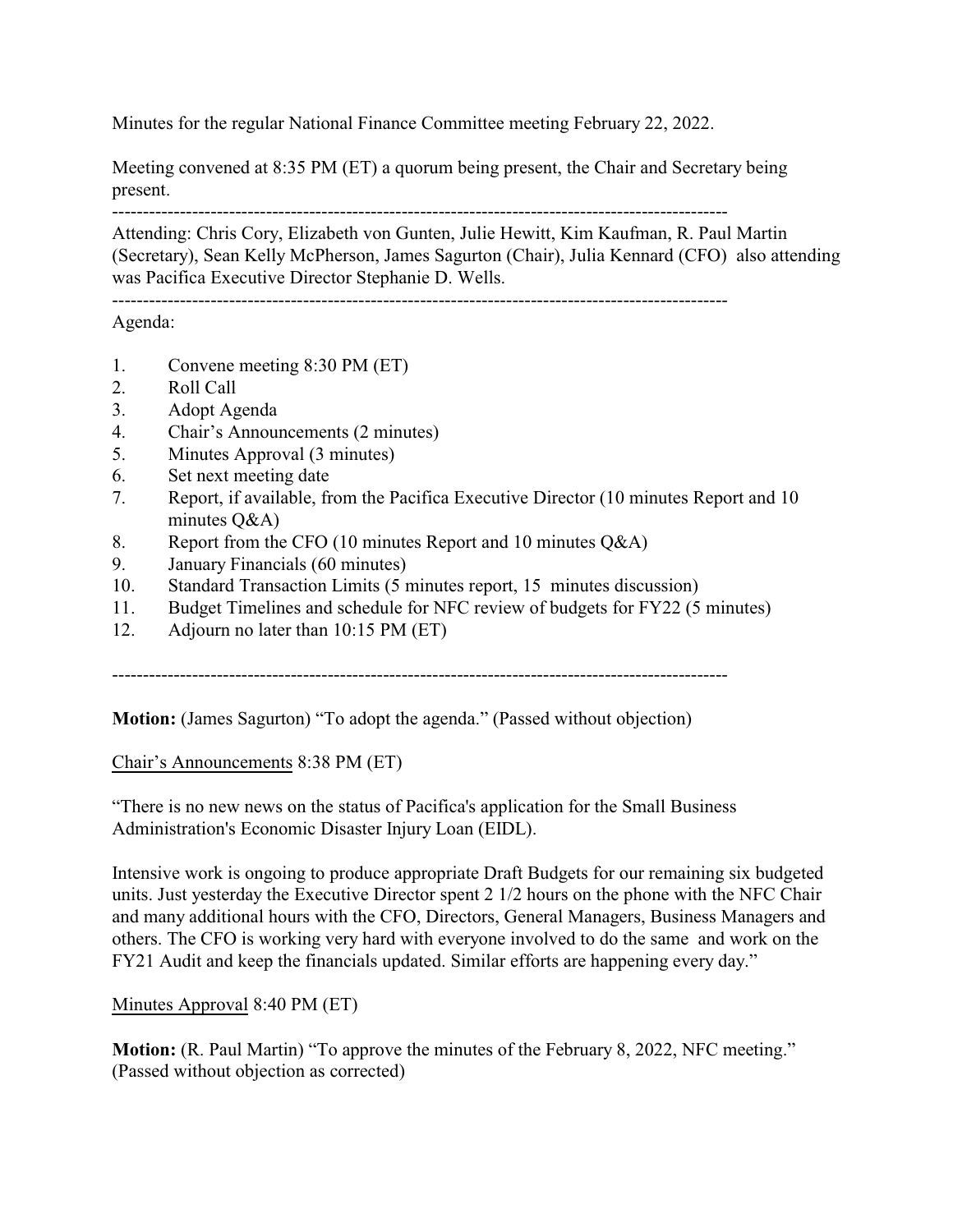Corrections were offered.

## Set next meeting date 8:46 PM (ET)

**Motion:** (James Sagurton) "That we set a special meeting of the NFC for March 1, 2022. If there's no budget available the Chair will cancel the meeting." (Passed without objection)

The Committee discussed the motion.

## Report, if available, from the Pacifica Executive Director 8:53 PM (ET)

The Executive Director told the committee that she'd had a productive meeting with the WBAI General Manager and they'd talked about the importance of people being able to review the budget that he is submitting prior to the meeting.

In answer to a question regarding an update on getting the signature cards updated the Executive Director said that she had not gotten any new information from the former interim Executive Director regarding the signature cards. The CFO said she'd work with the Executive Director on that.

## Report from the CFO 8:57 PM (ET)

The CFO said that she'd done a lot of work the past couple of weeks mostly with WBAI and that she would need to do the same type of work with regard to KPFK. She said that there are some harsh realities with these budgets. She said that not every budget can come in with a significant deficit. She said that the WBAI General Manager had been working with them to get the \$300,000 deficit down to something a little more manageable, and they were looking for ways to improve revenue. She said that they were looking at some opportunities that might be opening up with New York reducing restrictions. She said that they still have some work to do with KPFT, and they're looking to have a call with the General Manager there. She said that a couple of budgets were not in the condition they need to be in to be approved. She said that they tried to work with the most worrisome budgets first. She said that they're trying to get things rolling with the audit. She said that she was getting help with getting in contact with Schwab, which handles donations that come to Pacifica in the form of stocks. She said that NETA is trying to improve Pacifica's systems. She said that if the NFC hadn't accepted different looking financials they couldn't have gotten the financials out for this meeting.

In answer to a question regarding Chase Bank's refusal to honor checks made out to "WBAI" if they're over a certain amount the CFO said that there is a better chance now of getting the proper signatures on the payee names on the account to get the bank to cash such checks.

The committee discussed the need to raise more revenue at KPFK and WBAI. The CFO said that she thought that the WBAI General Manager was being too conservative in terms of increasing revenue with the planned fund raising strategies. The CFO said that the WBAI General Manager had told her that he didn't think that a lot of the WBAI Staff understood the urgent need to raise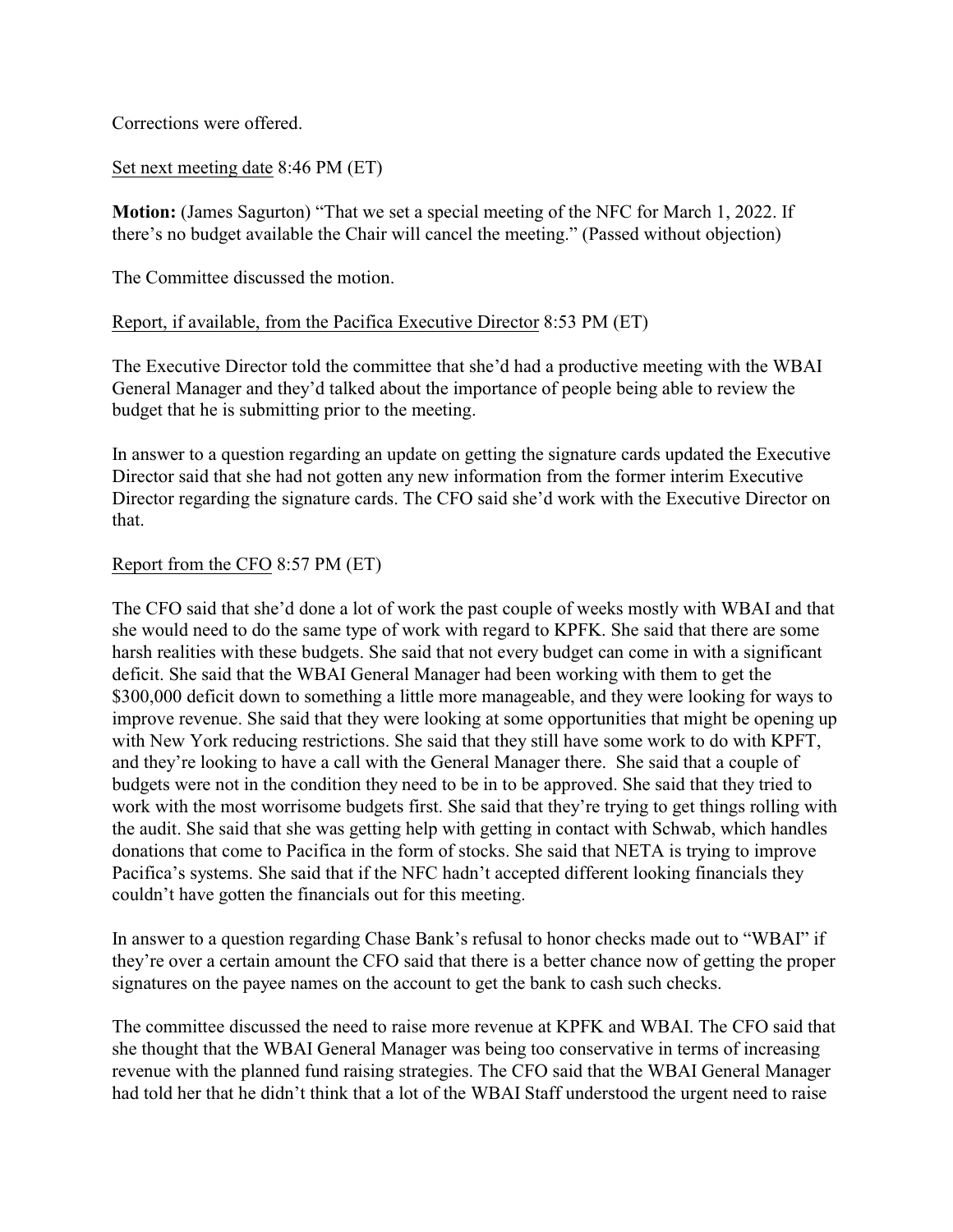more funds. It was suggested that the Executive Director meet with General Managers and Program Directors on a weekly basis.

The CFO said that NETA does not yet have view access to all of the bank accounts of all Pacifica units. She said that she wanted to wrap that issue in with the issue of getting the signature cards for Chase all signed.

There was a discussion of mission and margin in relation to programs on Pacifica stations. The CFO said that we have to balance mission and margin.

January Financials 9:37 PM (ET)

The CFO went over the January financials with the committee. The CFO discussed how the Paycheck Protection Plan (PPP) funds are being carried on the books. The CFO said that in most stations expenses were up. The state of the budget process at KPFK was discussed. The need to help stations solve problems was discussed.

There was a discussion of raising more revenue as the solution to stations' problems having been talked about for years but not having been done; the question was raised whether people in Pacifica know how to do that. The CFO agreed and said that we have to craft specific steps to take to do it.

Standard Transaction Limits 10:11 PM (ET)

**Motion:** (Chris Cory) "To extend the time for the meeting by 10 minutes."

**Amendment:** (Elizabeth von Gunten) "To replace '10 minutes' with '15 minutes'." (Passed without objection)

**Motion as amended:** "To extend the time for the meeting by 15 minutes." (Passed as amended without objection) 10:12 PM (ET)

**Motion:** (Elizabeth von Gunten) " The NFC recommends that the PNB authorize the Executive Director, General Managers, Pacifica unit managers, and other senior managers as designated by the Executive Director, to approve on their own authority all necessary and reasonable standard transactions within policy and budgetary guidelines, in amounts up to and including \$5,000 per annum, including all contractual obligations and routine payments previously approved.

Any and all proposed new transactions in excess of \$5,000 per annum shall require PNB approval in advance. All proposals shall be submitted in writing in advance, and considered for approval at any PNB meeting.

In case of emergency, the most senior acting Pacifica manager may obtain the necessary approval with the signatures of the current acting Pacifica CFO and any two currently seated elected PNB Officers, a process to be reserved strictly for emergencies.